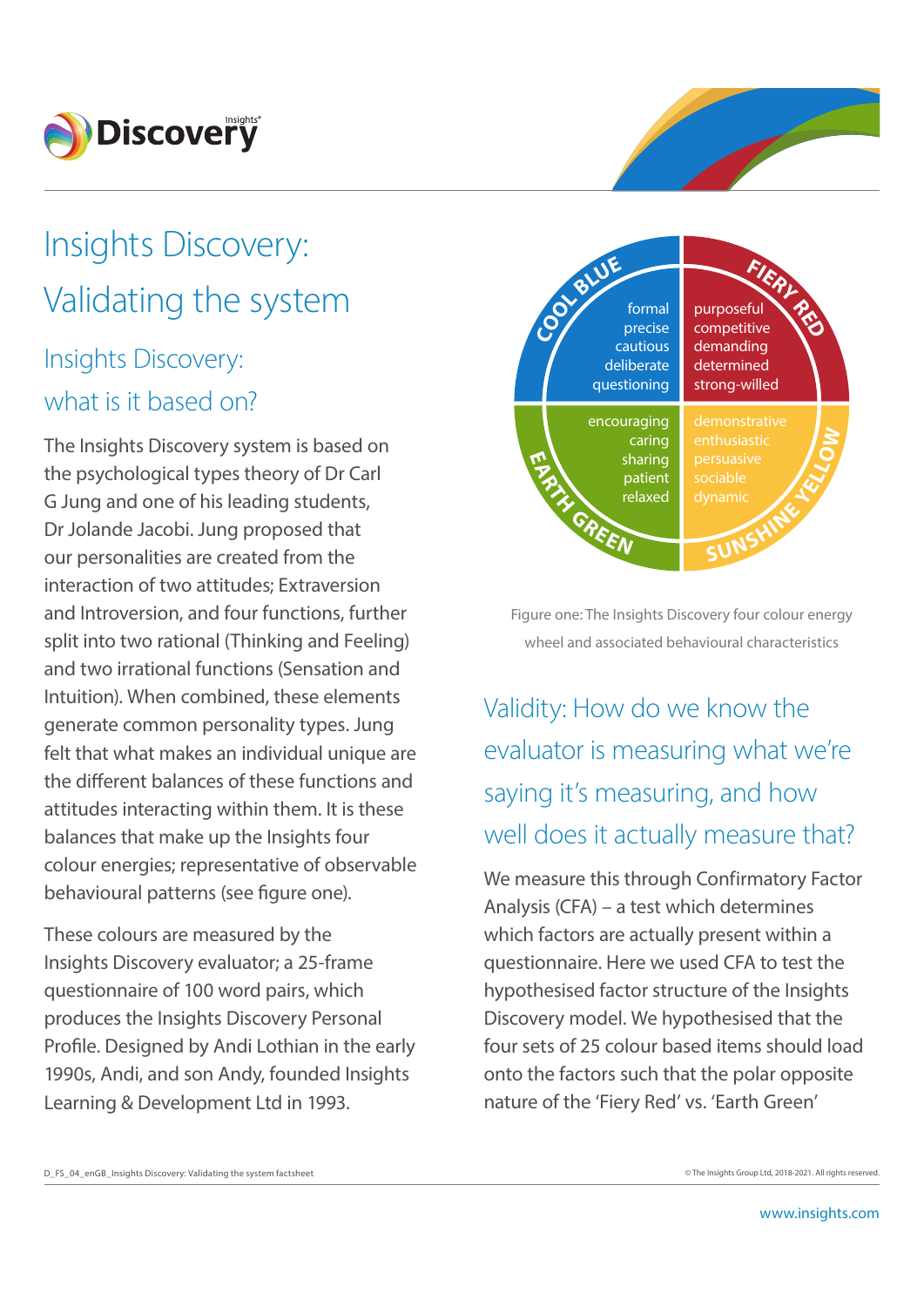items is apparent and the polar opposite nature of the 'Sunshine Yellow' vs. 'Cool Blue' items is apparent. The four colours should load onto their appropriate factor only.

As a general rule of thumb, factor loadings greater than 0.3 or less than -0.3 are considered acceptable. In table one below the results of those statistically significant factor loadings are highlighted in a larger bold font. This table shows our hypotheses are supported in that the polar opposite of 'Cool Blue' is 'Sunshine Yellow', this is further supported by factor analysis, i.e. it can be seen that the 'Cool Blue' items load positively onto factor two and the 'Sunshine Yellow' items load negatively onto factor two. This may lead to the conclusion that the fundamental explanation of the four Insights colour preferences is contained in the first two factors that account for the bulk of the variance.

| <b>Sample Size:</b> | Item average factor loadings |                              |                           |                            |  |
|---------------------|------------------------------|------------------------------|---------------------------|----------------------------|--|
| 33,435              | Cool<br><b>Blue</b>          | <b>Earth</b><br><b>Green</b> | <b>Sunshine</b><br>Yellow | <b>Fiery</b><br><b>Red</b> |  |
| Factor one          | 0.082                        | 0.521                        | $-0.031$                  | $-0.566$                   |  |
| Factor two          | 0.536                        | 0.039                        | $-0.526$                  | $-0.044$                   |  |

Table one: Summary of Item Factor analysis for the Insights Discovery Preference Evaluator

## Reliability: here we're interested in two main questions:

i) Does each item in the evaluator perform consistently?

ii) Do we have consistent results over a period of time?

### i) Does each item in the evaluator perform consistently?

We determine this statistically through the Cronbach Alpha coefficient. This measures the error variance, i.e. the unknown or unwanted factors in the average inter-item correlation across the four colour energies. When the error variance is low (as we would want), the Alpha coefficient approaches 1.0 – A value of 0.70 is the commonly accepted lower limit.

Here our results show the four colours have very high Cronbach Alpha coefficients.

| <b>Sample Size:</b>               | <b>Colour preferences</b> |                       |                           |                            |  |
|-----------------------------------|---------------------------|-----------------------|---------------------------|----------------------------|--|
| 33,435                            | Cool<br><b>Blue</b>       | <b>Earth</b><br>Green | <b>Sunshine</b><br>Yellow | <b>Fiery</b><br><b>Red</b> |  |
| Cronbach<br>Alpha<br>Coefficients | 0.924                     | 0.917                 | 0.915                     | 0.930                      |  |
| 95%<br>Confidence<br>interval     | [0.923,<br>0.925]         | [0.915,<br>0.918]     | [0.914,<br>0.917]         | [0.929,<br>0.931]          |  |

Table two: Summary of Cronbach Alpha coefficients in IDPE